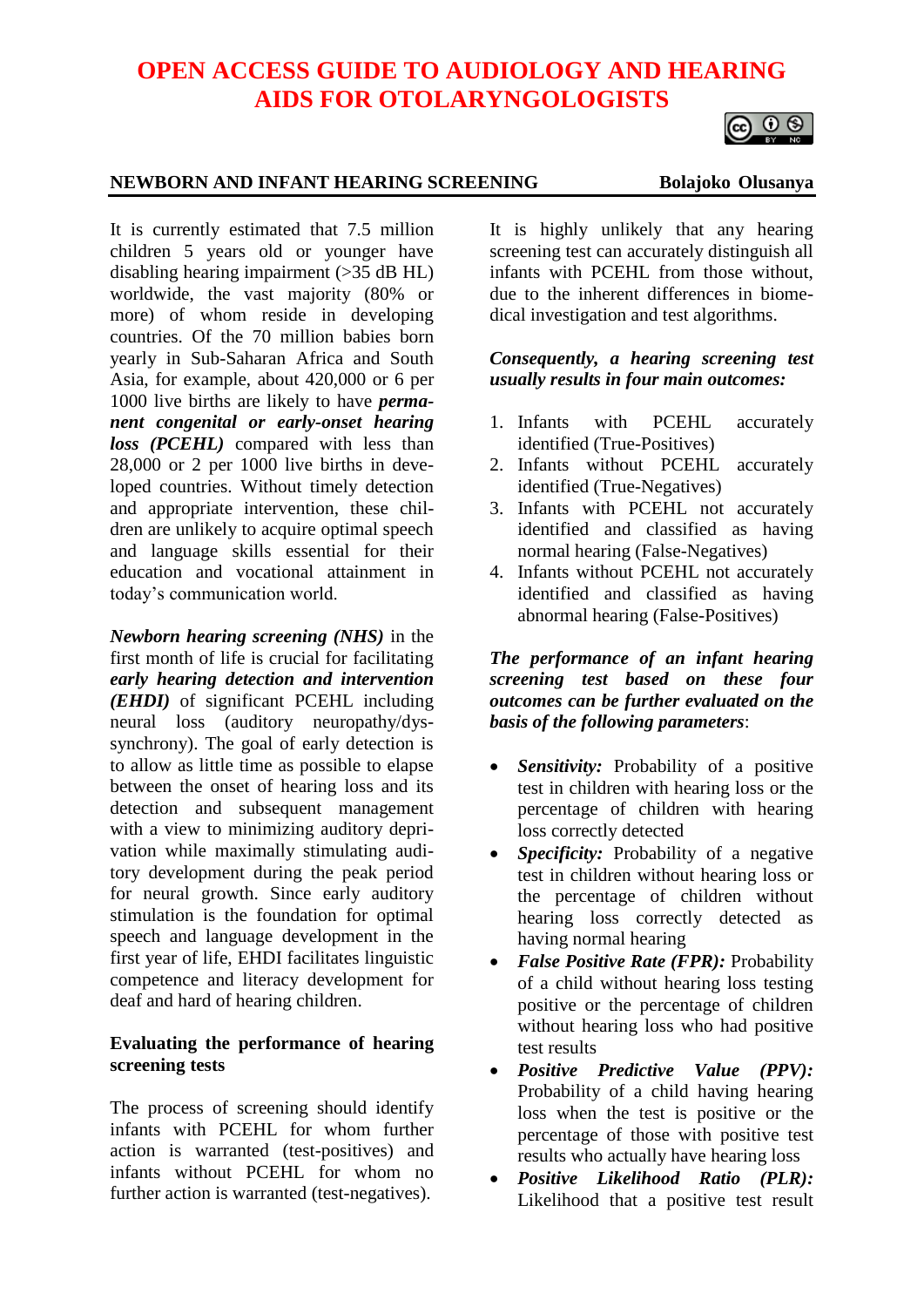will be found in patients with hearing loss compared to patients without hearing loss. In effect, PLR tells us how much more likely a positive test is to be found in patients with hearing loss as opposed to patients without hearing loss

• *Negative Likelihood Ratio (NLR):* Likelihood that a negative test result will be found in patients without hearing loss compared to patients with hearing loss. In effect, NLR tells us how much more likely a negative test is to be found in patients without hearing loss as opposed to patients with hearing loss

*An ideal hearing screening test* should be simple to apply, safe, reliable and valid. It's reliability is dependent on providing consistent results while validity involves the accurate detection of the majority of children with hearing loss (high sensitivity) without designating most children without hearing loss as failing the test (high specificity). In considering, the population of infants with positive results, the percentage of infants without hearing loss will be very low (low FPR) while the percentage of those with hearing loss will be very high (high PPV).

*Like most screening tests, hearing screening cannot offer a guarantee of protection against PCEHL.* In any screening test, there is an irreducible minimum of false positive results (wrongly reported as having the condition) and false negative results (wrongly reported as not having the condition).

#### **Tools for hearing screening in infants**

#### *Otoacoustic emissions (OAE)*

Otoacoustic emissions are low intensity sounds generated from the outer hair cells of the cochlea in response to audible

sounds. There are two main types of *automated otoacoustic emissions (AOAEs)* namely, *transient-evoked otoacoustic emissions (TEOAE)* and *distortion-product otoacoustic emissions (DPOAE).* TEOAE, also known as cochlear echoes, are low intensity sounds originating from the active amplification of the outer hair cells and can be elicited in response to clicks or tone bursts presented to the ear through a light weight probe that houses both a transducer and microphone/receiver. The emissions are then matched through advanced digital processing technology with a standard template before giving a 'pass' or 'refer' result.

A typical TEOAE instrument is light, portable and powered by an inbuilt rechargeable battery that can last many hours of continuous use *(Figure 1)*.



*Figure 1. TEOAE screening in hospital (a) and at a Community Centre (b)*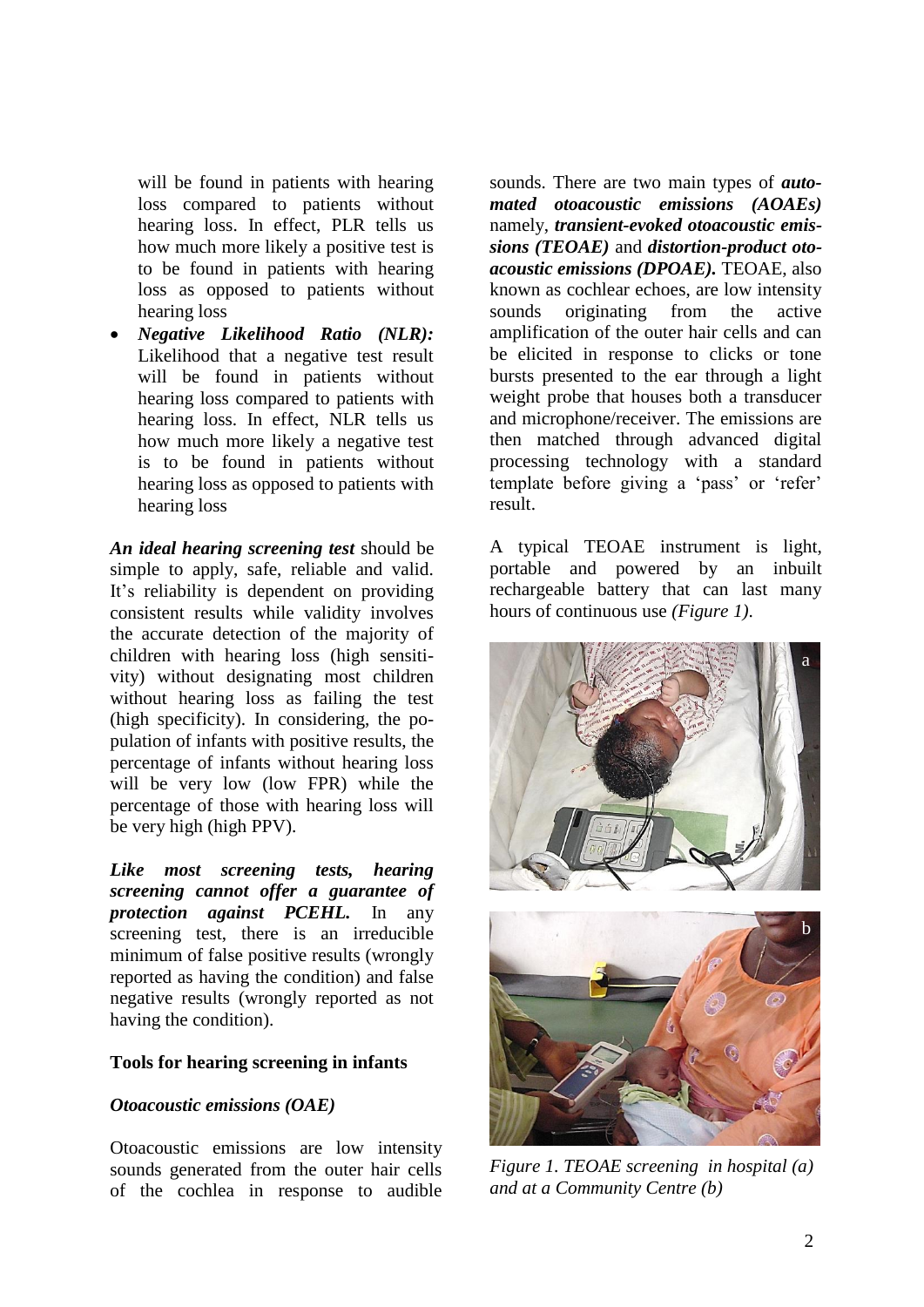The recording often takes seconds and can be administered without audiological expertise. The sensitivity and specificity are greater than 90%. One disadvantage with this test in newborns is that it is sensitive to peripheral hearing impairment such as mild conductive hearing loss resulting from debris associated with *vernix caseosa* and amniotic fluid in the external ear canal, in the first day of life. The test is sensitive to excessive internal noise from patient or ambient noise in the test environment and will not detect any retrocochlear dysfunction of the inner hair cells and beyond such as auditory neuropathy/dyssynchrony.

DPOAE differs from TEOAE because they are generated by two continuous pure tones introduced to the ear simultaneously. Because DPOAEs are evoked by frequencyspecific signals, it is possible to use the response to predict frequency-specific hearing sensitivity across the frequency range of 500 to 8,000Hz. DPOAE amplitude and pure-tone audiograms are somewhat but imperfectly comparable in the frequency region above 1,500Hz. However, this advantage is not critical for screening infants and young children which is perhaps why TEOAE is the most widely used in infant screening programmes. Nonetheless, initial refer rates above 10% are not uncommon with TEOAE when conducted in babies prior to hospital discharge which reduces with subsequent test over time.

#### *Automated Auditory Brainstem Response (AABR)*

The ABR is an electrophysiological measure of the function of the entire auditory pathway recorded by three scalp electrodes *(Figure 2)*. This test is not statedependent as recordings are best obtained when babies are sleeping or sedated. In general, the click-evoked threshold predicts behavioural audiometric threshold in the 1,000 to 4,000 Hz range within 10 to

15 dB HL. It is, therefore, valuable as a confirmatory test in infants.





*Figure 2: AABR screening in hospital (a) and in a Community Centre (b)*

The automated version of ABR (AABR) was designed for screening purposes. A typical AABR instrument is also powered by an inbuilt rechargeable battery and when activated delivers at least one thousand soft-click stimuli at 35 dBnHL to the newborn's ears through disposable flexi-coupler earphones at a rate of 37 clicks per second. The responses to the auditory stimuli are recorded with three surface jelly tab sensors or electrodes placed over the vertex, nape and the shoulder or the cheek. A "pass" is displayed when the manufacturer's internally programmed template-matching algorithm matches ongoing brain wave or auditory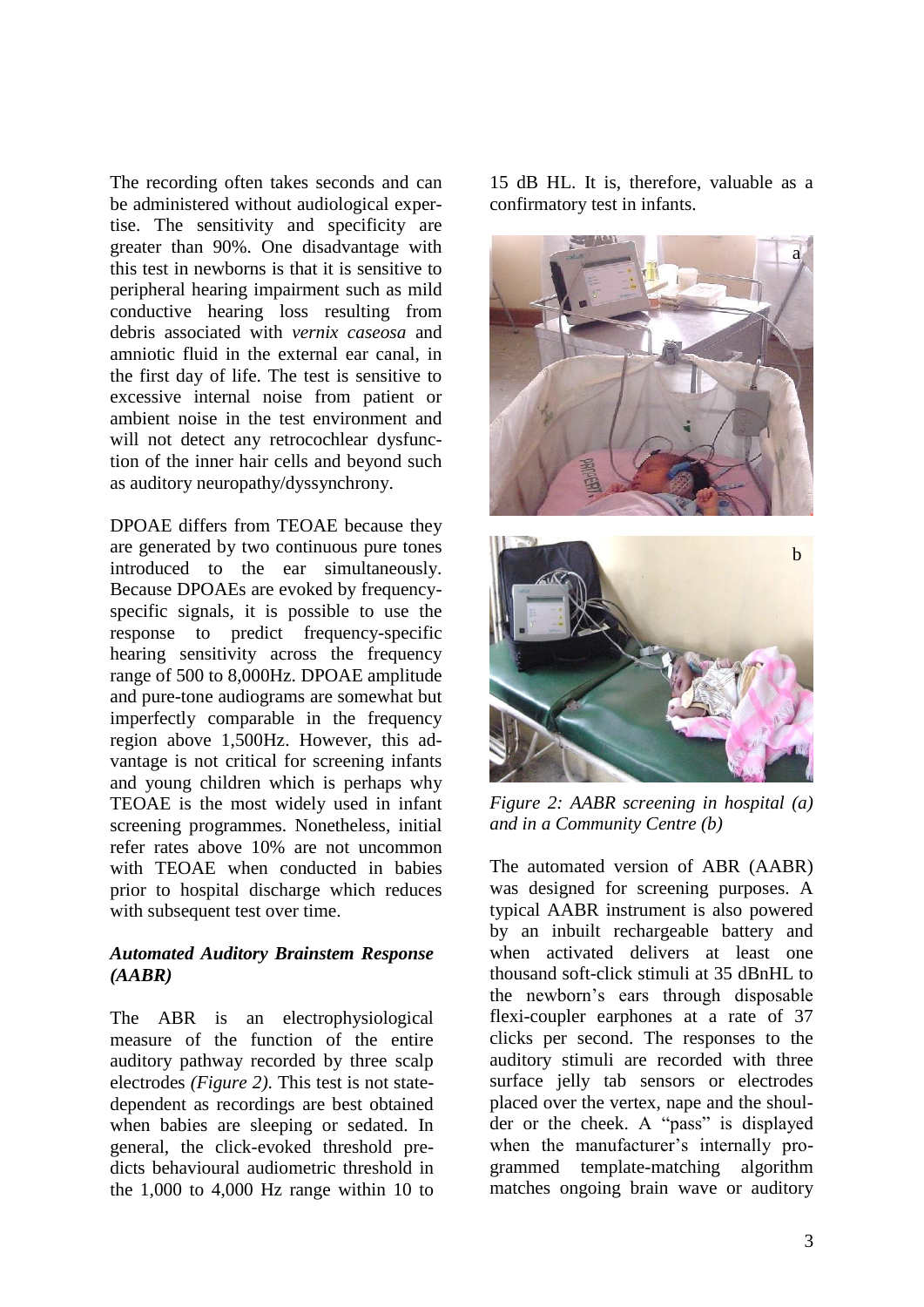brain stem response at a minimum of 1000 sweeps. The status of the ear is deemed as "refer" if the likelihood ratio is less than the manufacturer's algorithm after 15,000 sweeps, either from reduced or absent auditory brainstem response or inability to discriminate interference from a response. In infants older than three months, it may be difficult to conduct this test without sedation due to restlessness during testing.

#### *Questionnaire-based instrument*

Questionnaire-based screening uses a set of questions to elicit symptoms or indicators of possible hearing loss indirectly through proxies like parents or caregivers. Its major attraction is that it is the cheapest form of mass screening tool especially in resource-poor settings. Like any healthrelated questionnaire, the value is usually enhanced if it is quick and simple to administer and has been properly validated against an appropriate gold standard in a comparable target population. However, the accuracy and reliability of parental questionnaires are rather inconsistent and highly variable across studies with reported sensitivities of 34-71% and specificities of 52-95% in a comparison of three studies from Nigeria, Brazil and Australia. Questionnaires may therefore be grossly cost-ineffective for mass screening programmes because of the potential burden of false-positives. The only consistent success story appears only to be among adults especially the elderly with whom questionnaires have been found effective in characterising the handicapping effects of hearing loss. In developing countries where objective screening tests are not immediately feasible or affordable, the merits of questionnaire-based screening for infants continue to be the subject of debate. However, individual judgement is required as to when and where such an alternative screening is desirable and more beneficial than ''no-screen".

## **Choice of screening tests for a screening programme**

No screening protocol is perfect. A practical approach is to recognise *a priori* cases that are likely to be missed by the choice of a particular protocol and to set up a surveillance system that will minimise potential drop-out rate resulting from the protocol.

There is no hard-and-fast rule about the choice of technology or the protocol to be used. However, a 2-stage screening with an initial OAE followed by AABR for all OAE referrals has several advantages over a single or 2-stage screening protocol with either TEOAE or AABR. For example, while OAE is generally preferred for initial screening, referrals can be excessive especially in busy hospitals where the discharge policy is less than 48hours. Introducing AABR will reduce the pre-discharge referral rates substantially thus minimising the burden on follow-up services. The combination of OAE and AABR also facilitates identification of infants with auditory neuropathy.

The conditions of the environment in which the screening instruments are used are important factors that should be considered before the commencing screening. It is important to be prepared to manage the effect of excessive ambient noise on OAE recordings such as prolonged testing time, the inability to obtain accurate recordings and high false-positive rates. In contrast, AABR tests are less susceptible to background noise. However, they are difficult to conduct when the baby to be tested is restless or irritable because of the resultant myogenic interference which prolongs the testing time. Some practical tips for successful OAE screening are summarised in *Box 1 (below)*.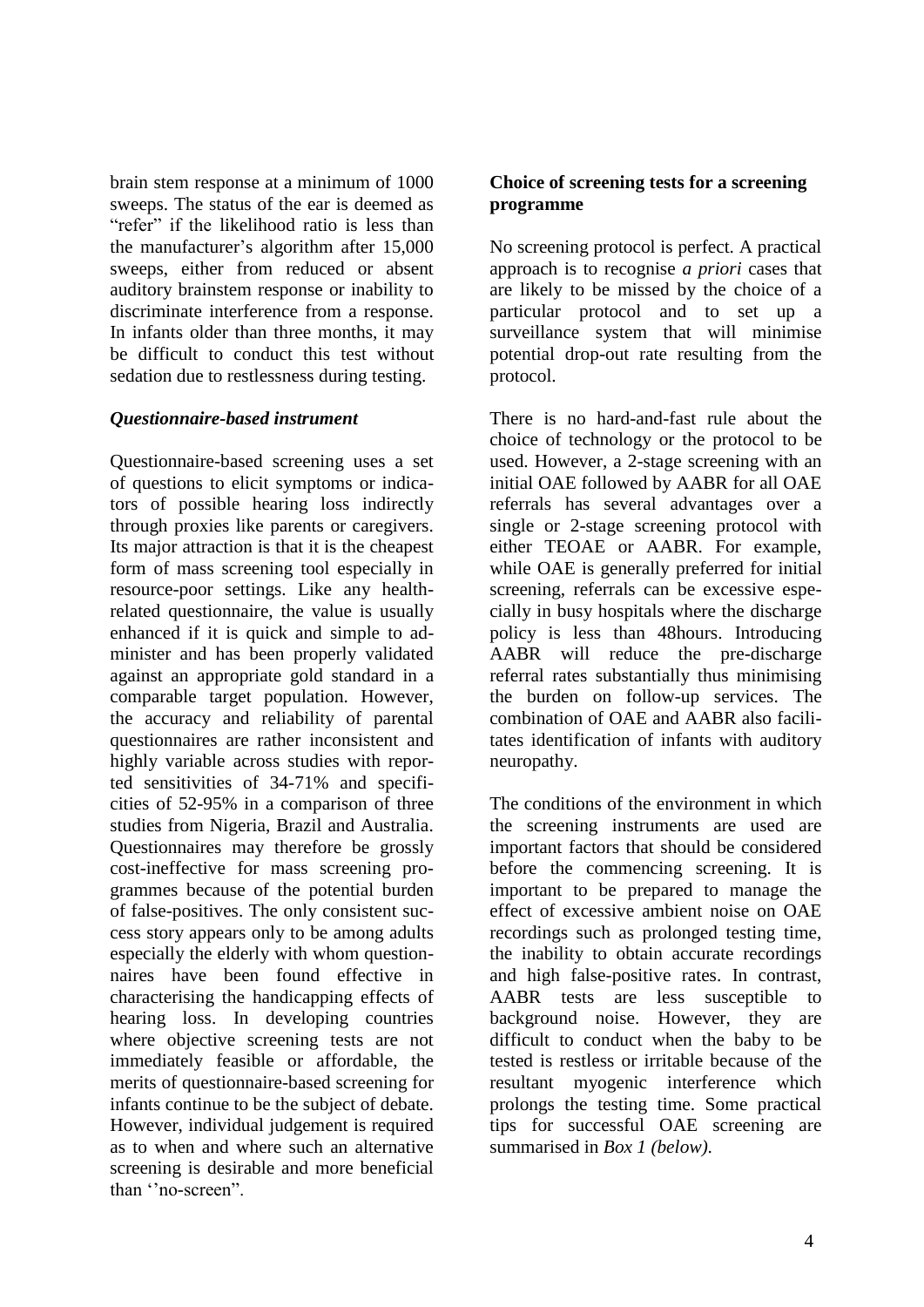#### **Screening schedule, tips and environment**

- Quiet room
- Post a sign to inform others that a hearing test is in progress
- In conjunction with nursing staff, establish test times that are optimal for nurses, parents, and babies' schedules
- Complete the test prior to discharge

#### **State of the baby**

- Quiet, sleeping baby
- Clean diaper
- Swaddle baby
- Ideally, conduct the test after the baby has been fed

#### **Tips for proper probe fit**

Proper probe fit is the key to obtaining a good OAE screening test. A tight seal ensures that your screening test will be quick and accurate. Some tips for obtaining a good probe fit are:

1. **Selection of probe tip**: Use the largest possible probe tip since one that is too small will allow too much environmental noise in to interfere with the result

#### **2. Check probe tip:**

- o **For good fit** Gently tug on the probe once it is in the ear to make sure there is resistance. If it slides out easily, it is too loose
- o **For debris**  Make sure the probe tip is clean. Often, the probe tip may become clogged by vernix or debris. If you need to clean the probe tip, be sure to remove it from the probe prior to cleaning, so you don't inadvertently push the vernix or debris into the probe
- 3. **Newborns with collapsed ear canals:** This common condition in newborns can be problematic if the baby has just been lying on the ear you wish to test. To fully open the ear canal and obtain a good probe fit you have to:
	- o Gently massage the area in front of the ear in a circular motion for 10-20 seconds before inserting the probe tip
	- o Gently pull up and back on the pinna, or outer ear, and massage/rotate gently a few times before inserting the probe
	- o When inserting the probe into the ear, pull up and out gently on the pinna, or outer ear to open the ear canal fully
- **4. Unsettled baby:** Having the baby swaddled during testing will help to make sure that the probe is not knocked out of the ear during the test

**Poor Technique:** Don't hold the probe during testing. This can cause the probe to touch the wall of the ear canal and prevent signal from getting through. It can also cause noise that interferes with testing

*Box 1: Practical tips for successful OAE screening*

#### **Choice of screening coverage for a screening programme**

In view of the fact that more than half of infants in many developing countries are delivered outside hospitals, there are four generic options to consider in implementting an effective hearing screening programme *(Figure 3)*. A screening programme can either be hospital-based or community-based and can either seek to reach all newborns (universal screening) or predefined group of newborns (targeted screening).

|                    |           | Hospital-based | Community-based |
|--------------------|-----------|----------------|-----------------|
| Screening coverage | Targeted  | <b>THB</b>     | <b>TCB</b>      |
|                    | Universal | UHB            | <b>UCB</b>      |

*Figure 3: Infant screening models: THB: Targeted hospital-based; TCB: Targeted community-based; UHB: Universal hospital-based; UCB: Universal communitybased*

#### **Hospital-based or Community-based screening**

In order to achieve good coverage among eligible infants at the population level, newborn screening must be implemented shortly after birth. While hospitals provide the most convenient location for screening, hospital-based screening cannot cater for infants born outside hospitals who are in the majority in many low-income countries. Considering that the purpose of screening is to facilitate early detection of hearing loss that can impede speech and language development, hospital-based programmes will miss a significant proportion of infants with acquired, delayed-onset or progressive hearing loss. One approach is to have a community-based programme to comple-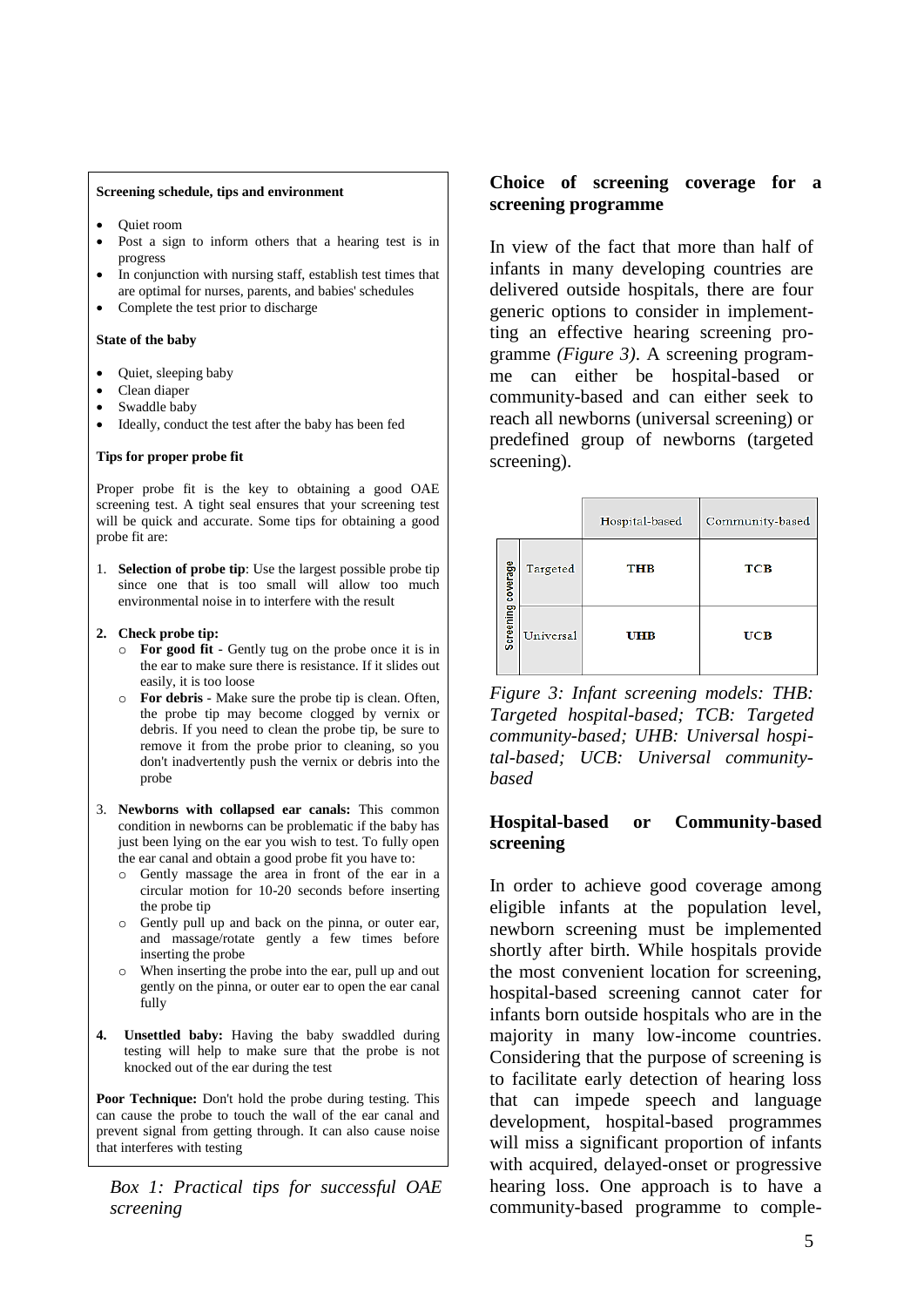ment the hospital-based programme in such settings. Alternatively, community-based platform such as provided by routine immunisation in the first weeks of life can be considered for infant hearing screening as has been demonstrated in a number of countries in sub-Saharan Africa. A community-based programme also has disadvantages. For example, it will miss infants that are presented late or not presented at all for immunisation. Facilities for conducting newborn screening may not be readily available such as a suitable test site with tolerable ambient noise levels.

### **Universal versus Targeted screening**

Hearing screening is universal when it is directed at the whole population, and it is targeted when a subgroup or high-risk fraction of the community is selected for screening. Universal screening is more ideal but may be forestalled by the lack of requisite resources much more in developing countries which account for a disproportionate burden of infant hearing loss. Like many other health conditions, selecting those to screen based on the presence of established risk factors for hearing loss helps to curtail the quantum of resources required and potentially provides a better alternative than no screening. However, the range of risk factors that are relevant for this selection may vary, and the magnitude of the known risk factors may be negligible in some countries. For example, most of the commonly used risk factors proposed by Joint Committee on Infant Hearing (JCIH) *(Table 1)* such as inutero infections or even accurate history of family deafness are difficult to ascertain in either hospital-based or community-based programmes. Many hospitals do not have NICU but at best SCBU which is of limited value as they cannot manage at risk babies such as the very preterm or those at the fringes of viability. Rarely reported factors such as hypertensive disorders in pregnancy, infant's undernutrition and lack of skilled attendants at birth have been found to be significantly associated with permanent hearing loss thus demonstrating the need to establish context-specific risk factors from pilot universal NHS programmes.

# **Pre-Screening Procedure**

# *Infection Control and Decontamination of Screening Equipment*

Strict adherence to local infection control practices to decrease transmission of infectious agents should comply with local regulations. Education and training of hearing screening personnel on infection control practices should be one of the core areas of training.

#### *Parental Education and Informed Consent*

All parents should be well informed of the consequences of detecting hearing loss late, and the benefits of early hearing detection and intervention verbally as well as written information leaflet (Figure 4). Ward or clinic nursing sisters can efficiently carry out this function because of their vast experience with educating mothers. The limitation of the screening procedure in discriminating a hearing loss due to debris or vernix plug in the ear canals from true hearing loss which might require subsequent follow-up visits for necessary confirmation should also be emphasised as well as the importance of completing the screening process.

### *Pre-Screening Questionnaire*

A structured questionnaire should be administered by the screening team to elicit medical, socio-economic history and context-specific risk factors from mothers or carers.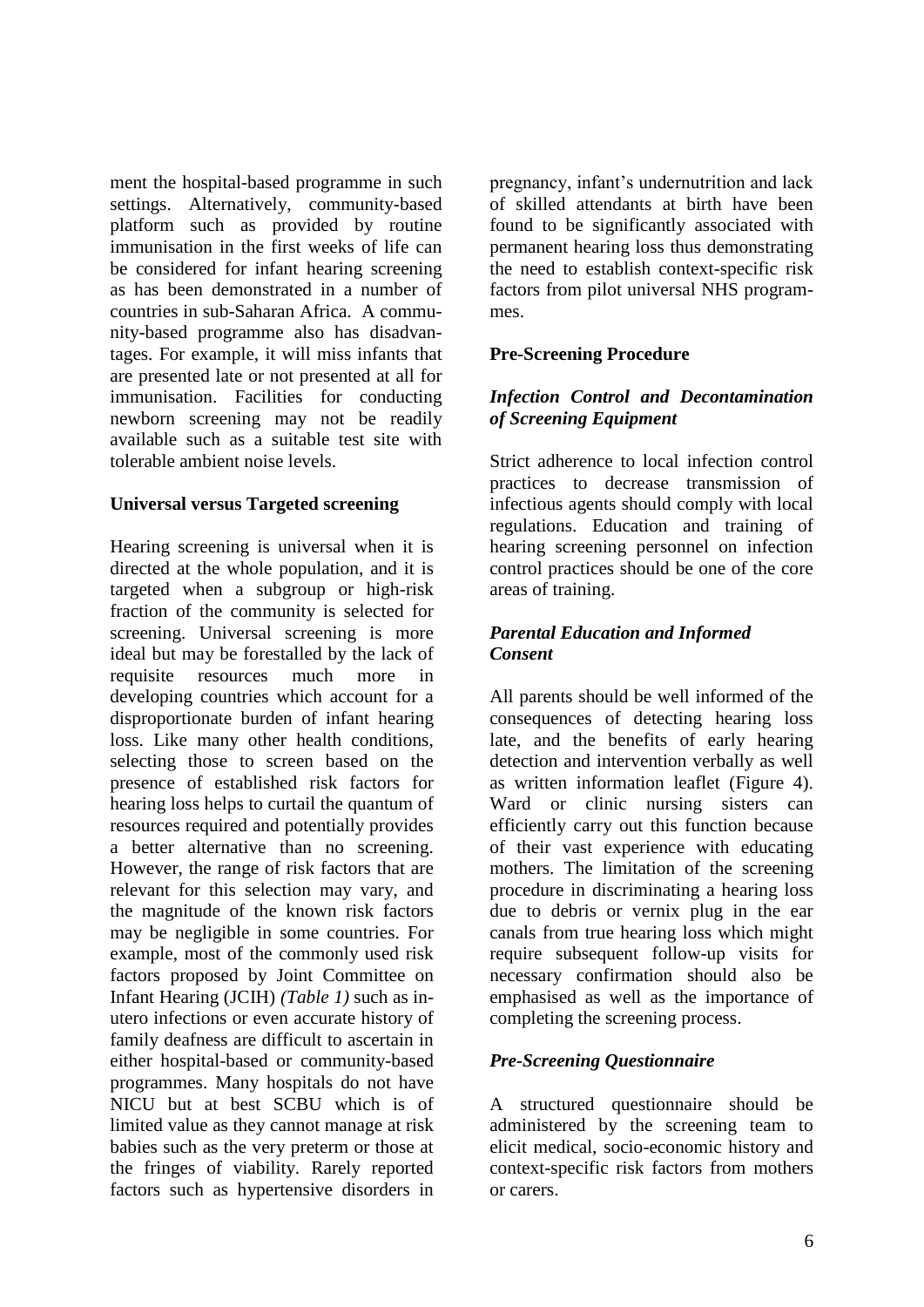| <b>JCIH</b>                                         | <b>Risk Factors for Hearing Loss</b>                                                                                                                                                                                                                                                                                                                                                                                                                                                                                                                                                                                                                                                                                                                                                                                                                                                                                                                                                |  |  |
|-----------------------------------------------------|-------------------------------------------------------------------------------------------------------------------------------------------------------------------------------------------------------------------------------------------------------------------------------------------------------------------------------------------------------------------------------------------------------------------------------------------------------------------------------------------------------------------------------------------------------------------------------------------------------------------------------------------------------------------------------------------------------------------------------------------------------------------------------------------------------------------------------------------------------------------------------------------------------------------------------------------------------------------------------------|--|--|
| 1990<br>&<br>1994<br>Birth<br>to<br>28 days         | Family history of sensorineural hearing loss.<br>In-utero infections such as rubella, cytomegalovirus, syphilis, toxoplasmosis and<br>herpes<br>Craniofacial anomalies<br>Birth weight less than 1,500g (3.3lbs)<br>Hyperbilirubinaemia at levels requiring exchange transfusion<br>Ototoxic medications<br><b>Bacterial</b> meningitis<br>Birth asphyxia with Apgar score 0-4 at 1 minute or 0-6 at 5 minutes<br>Mechanical ventilation lasting five days or more<br>Stigmata or other findings associated with a syndrome known to include a<br>sensorineural and/or conductive hearing loss                                                                                                                                                                                                                                                                                                                                                                                      |  |  |
| 2000<br>Birth<br>to<br>28 days                      | Family history of sensorineural hearing loss<br>NICU admission greater than 48 hours<br>Stigmata or other findings associated with a syndrome known to include a<br>sensorineural and/or conductive hearing loss<br>Craniofacial anomalies<br>In-utero infections such as rubella, cytomegalovirus, syphilis, toxoplasmosis and<br>herpes                                                                                                                                                                                                                                                                                                                                                                                                                                                                                                                                                                                                                                           |  |  |
| 2000<br>29 days<br>to<br>2 years                    | Parental/caregiver's concern regarding hearing, speech, language and or<br>developmental delay<br>Family history of sensorineural hearing loss<br>Stigmata or other findings associated with a syndrome known to include a<br>sensorineural and/or conductive hearing loss or Eustachian tube dysfunction<br>Postnatal infections associated with sensorineural hearing loss including bacterial<br>meningitis<br>In utero infections such as cytomegalovirus, herpes, rubella, syphilis and<br>toxoplasmosis<br>Neonatal indicators especially hyperbilirubinaemia at levels requiring exchange<br>blood transfusion<br>Syndromes associated with progressive hearing loss, such as neurofibromatosis,<br>osteopetrosis, and Usher's syndrome<br>Neurodegenerative disorders, such as Hunter syndrome, or sensory motor<br>neuropathies, such as Friedreich's ataxia and Charcot-Marie-Tooth syndrome<br>Head trauma<br>Recurrent or persistent Otitis Media for at least 3 months |  |  |
| 2007<br><b>JCIH</b><br>Position<br>Update           | Expanded definition of targeted hearing loss from congenital bilateral and<br>unilateral sensory or permanent conductive hearing loss to include neural hearing<br>loss such as auditory neuropathy/dyssynchrony in infants admitted to NICU or<br>SCBU for more than 5 days                                                                                                                                                                                                                                                                                                                                                                                                                                                                                                                                                                                                                                                                                                        |  |  |
| 2013<br>Supplement<br>to 2007<br>Position<br>Update | Supplement to JCIH 2007 Position Statement on the Principles and guidelines for<br>early intervention following confirmation that a child or ward is hard of hearing                                                                                                                                                                                                                                                                                                                                                                                                                                                                                                                                                                                                                                                                                                                                                                                                                |  |  |

*Table 1: JCIH Risk Factors for Hearing Loss*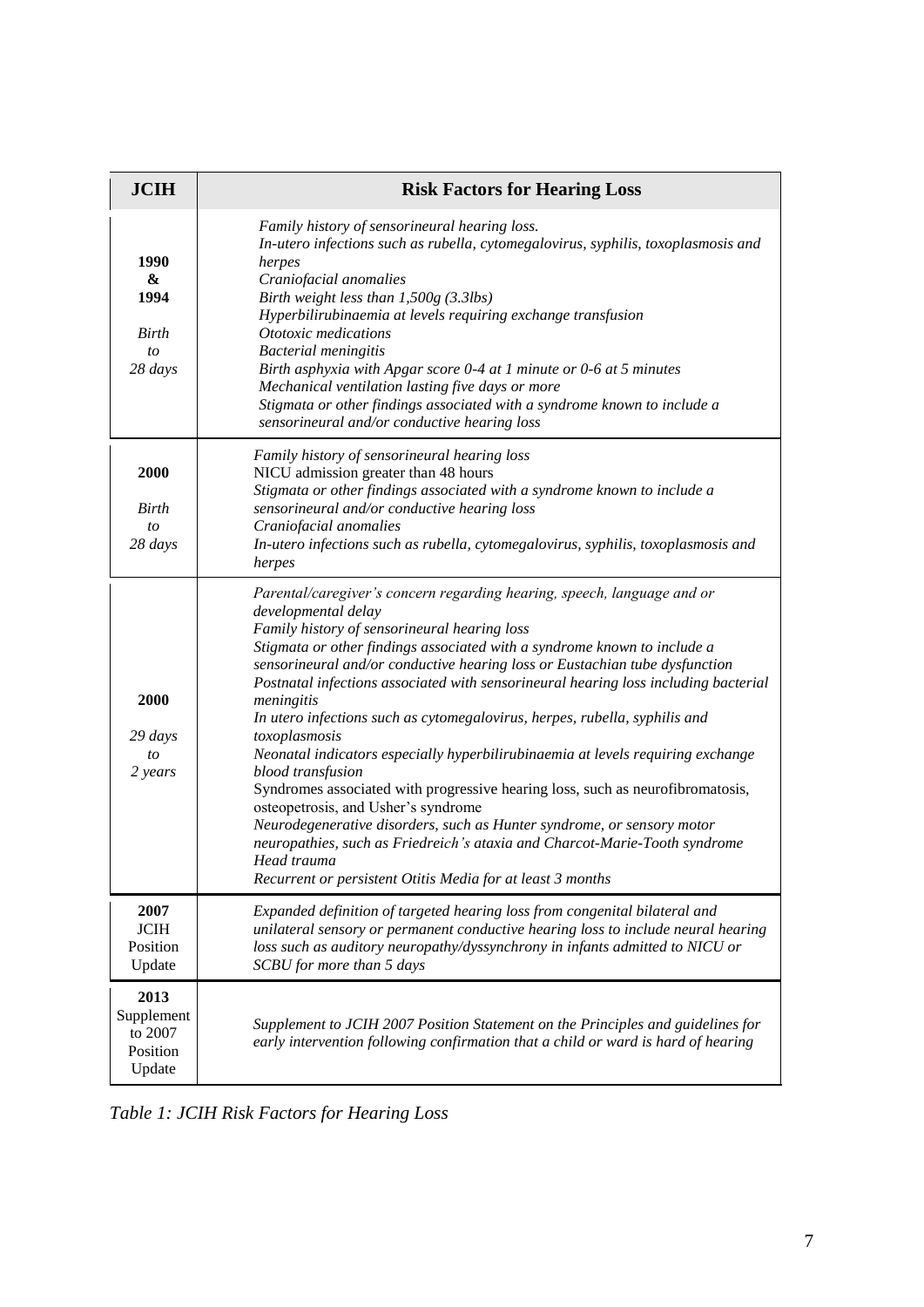#### **Screening Procedure**

#### *Screening Protocols*

Typical screening protocols for low-risk infants and high-risk infants (admitted for special or intensive care, or with known risk factors for PECHL) are presented in *Figure 4*.



 ${\rm AABR} = {\rm Automated\;auditory\;br}$   ${\rm NLCU} = {\rm Neonatal\;int}; {\rm SCBU} = {\rm Special\;care\;baby\;unit;\;WBN} = {\rm Well\;baby\;nurgery}$ 

*Figure 4: A typical low- and high-risk screening protocol*

### *Low-risk or Well Babies*

Well babies can first be screened with AOAE between 24 and 48 hours after delivery or during immunisation or postnatal visits in the outpatient department. Babies who fail AOAE tests in the hospital nursery can either be rescheduled for a repeat test or second-stage screen with AABR which usually is conducted before hospital discharge. Babies who refer in one or both ears or unable to complete the screening prior to discharge should be

followed-up during routine post-natal visits to the hospital. Those failing the follow-up AABR or AOAE rescreen depending on the screening protocol should be referred for full diagnostic/confirmatory evaluation. Well babies who are first seen at immunisation or outpatient clinics should be screened in line with the appropriate lowor high-risk screening protocol.

## *High-risk babies with known risk factors or Babies in NICU/Special Care Units*

The screening for high-risk babies is with both tests (AOAE and AABR). First screening is usually with AOAE followed by AABR, regardless of AOAE test result, just before hospital discharge. Mothers whose babies refer on AABR should also be referred for a follow-up assessment during the routine post-natal visits to the hospital. Persistent AABR referral qualifies the baby for diagnostic evaluation.

### **Pass/Referral Criteria**

For the well babies, the first-stage pass should be documented when clear responses from both ears are recorded with the AOAE screen. For babies referred in one or both ears the test should be repeated immediately. A first-stage referral should be documented after a second referral with AOAE. Clear responses from both ears are indicative of pass criteria for the second stage screen with AABR. Referrals from one or both ears should attract a repeat outpatient test at a future date while a persistent outpatient refer outcome, for both well, and sick babies should qualify for a full diagnostic assessment.

### **Communication with Parents**

The screeners should be well tutored through 'role-play' on how to communicate screening results to parents. "Refer" outcomes during the various stages of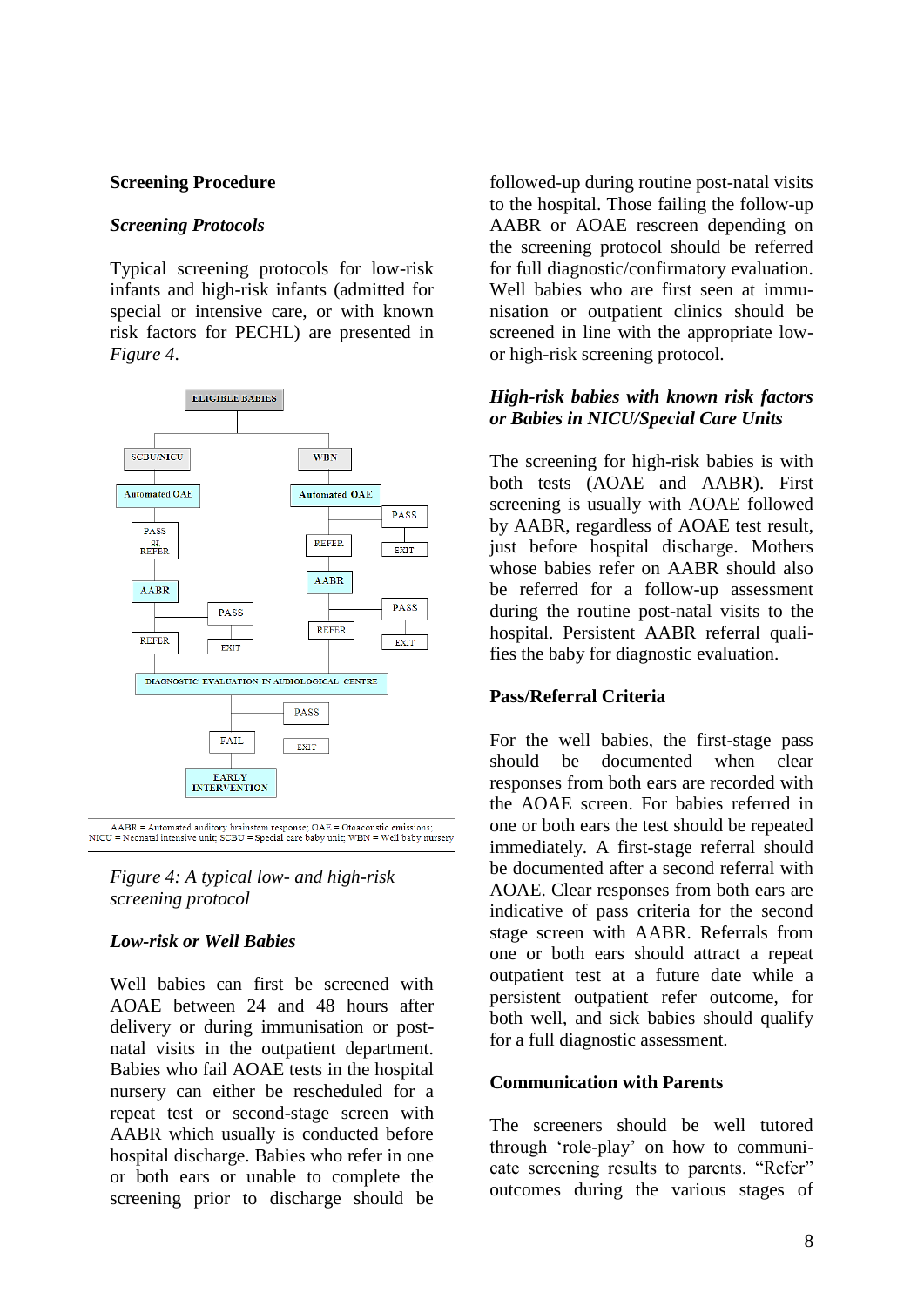screening should not be presented as evidence of hearing loss but rather as an indication for further tests to rule out any uncertainty regarding the hearing status of the child. The significance of the follow-up appointment should, therefore, be emphasised to parents to ensure that the screening procedure is completed.

#### **Post-Screening Services**

#### *Diagnostic Services*

The diagnostic services should be accessable and affordable consisting of tympanometry including high frequency (1000 Hz) probe tones for babies less than 4months old, diagnostic tone pip ABR with insert earphones and/or Visual Reinforcement Audiometry (VRA) for babies older than 6 months. Follow-up counselling appointments may be scheduled for the parents of babies who were confirmed with any degree of bilateral or unilateral sensorineural hearing impairment.

### *Communicating results to parents*

It is important that information about the hearing screening and the results are conveyed to the parents in a professional, thoughtful and sensitive manner. By saying, *"Your baby didn't pass the hearing screen"* you may have just changed this family's whole life.

1. *Points to remember when communicating results to parents:* Information should be given both verbally and in writing. It is important to remind them not to leave the leaflet in the hospital or screening site. Inappropriate communication of screening results can cause undue stress and anxiety for the parents. Proper terminology must be used. Avoid using the word: *"fail".* If a baby does not pass the hearing screening, the term *"refer"* should be used instead. This is an emotionally sensitive time for parents - information should be conveyed in a supportive, confidential environment and an unhurried manner, with plenty of time allowed for answering questions.

- 2. *If a baby is referred for further testing:* If a baby does not pass the hearing screening, it is crucial NOT to use the words *"failed"* or *"did not pass"*. This terminology implies to the parents that their baby has a hearing loss, or is deaf. Instead, say, *"We are referring your baby to a nearby Specialist Hearing Centre for further testing,"* or *"We are referring your baby for a re-screening because the test results were inconclusive today."* Parents must be made aware that newborn hearing screening is designed to catch babies who are at risk for hearing loss and need further testing. It is important to remind parents that hearing loss does not necessarily equal deafness. Hearing loss can range in severity from mild to severe-profound (deaf). Additional diagnostic testing is needed to confirm their baby's hearing status. If a baby is referred, the family should be informed that there could be several reasons why their baby is being referred for further testing. The most common reasons are:
	- Ear canal blocked with debris (most common)
	- Presence of middle ear fluid
	- Permanent hearing loss (approximately 3 in 1000 births)

When screeners discuss test results with families they should be careful not to downplay a refer result, while at the same time being careful not to cause the family to panic.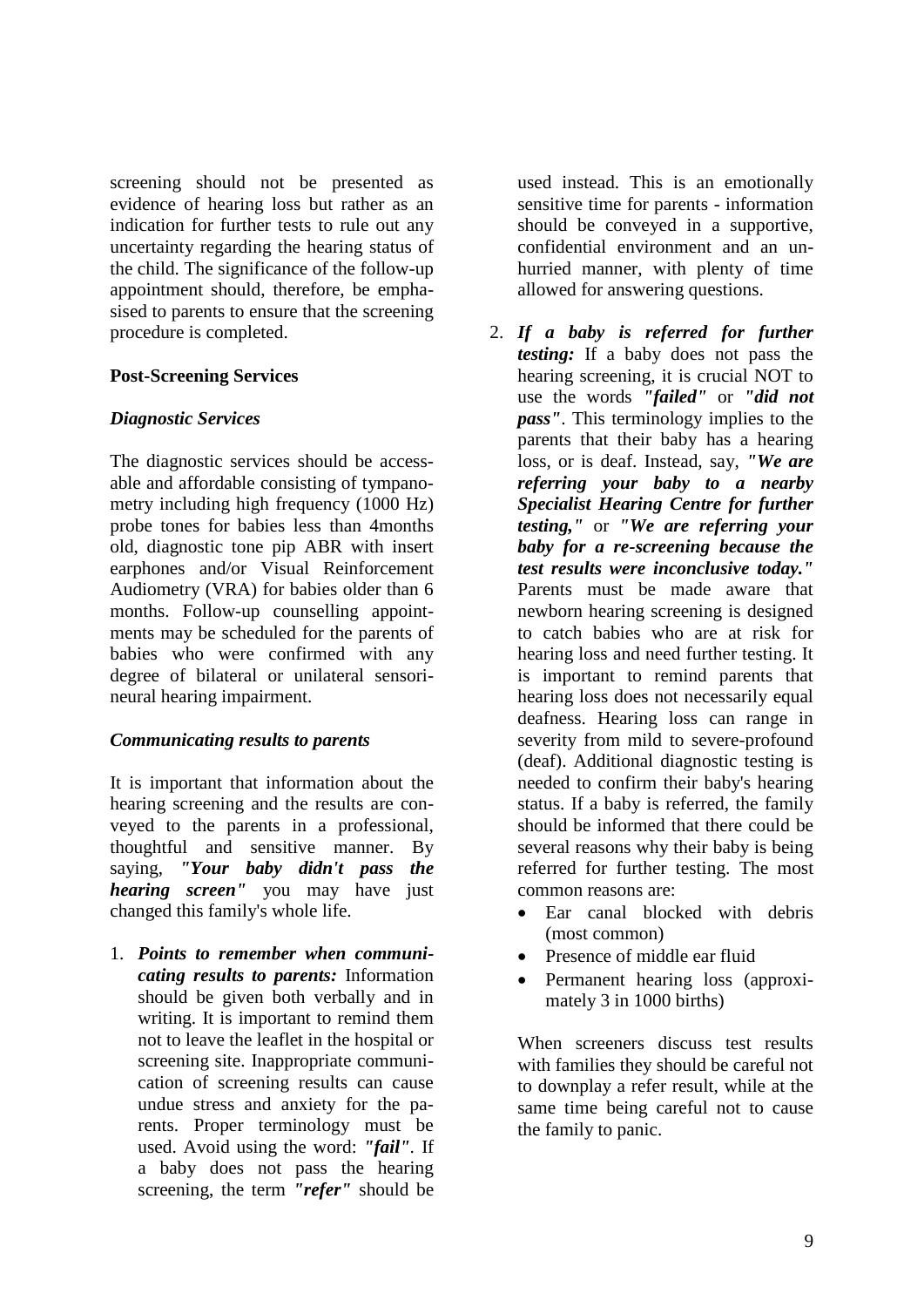#### **Intervention Services**

Counselling sessions should be available for all the parents of children failing the diagnostic tests. The purpose is to educate the parents on the implications of the results, the nature of support that would be required for the children and the role expected of parents. Ongoing parental surveillance is recommended for babies that did not qualify or who pass diagnostic services. Information leaflets *(Figure 5)*  should be handed to all parents prior to the first-stage screening and thereafter for parents whose infants refer.



*Figure 5: Parent information and consent leaflets*

#### **Evaluating the performance of a screening programme**

The effectiveness of early detection is best measured by the improvement in outcomes in the domains of speech and language, cognitive and behavioural as well as educational achievement. Such an evaluation

often requires long term follow-up of children with PCEHL up till school age. However, quality indicators that are commonly regarded as "intermediate" outcomes or surrogates of long term outcomes for evaluating the effectiveness of infant hearing screening programmes are screening coverage, screening effectiveness, return rate, for diagnostic evaluation, age of confirmation of hearing loss, effectiveness of the screening protocol (number of babies screened/day, referral rates for OAEs and AABR, screening cost per child and yield for PCEHL).

- 1. Screening coverage as a percentage of infants screened before hospital discharge or within 3 months of age among all those eligible for screening should be ≥95%
- 2. Screening effectiveness as measured by the referral rate for diagnostic evaluation among those completing the protocol ≤4%
- 3. Return rate for diagnostic evaluation of at least 70%
- 4. Age of confirmation of hearing loss by 3 months of age
- 5. Effectiveness of screening protocol is based on an acceptable level of sensitivity, specificity and the likelihood ratios of the screening protocol.

# **Concluding remarks**

This short review is intended to highlight some of the relevant issues in conducting infant hearing screening successfully in a developing country setting. It is by no means exhaustive. Readers will benefit from the list of suggested readings below and other related contributions in this series. It is important to emphasize that the value of early detection can only be optimised through a thoughtful and painstaking commitment to follow-up of those who require confirmatory evaluation not later than the first year of life and enrolment of those with hearing loss in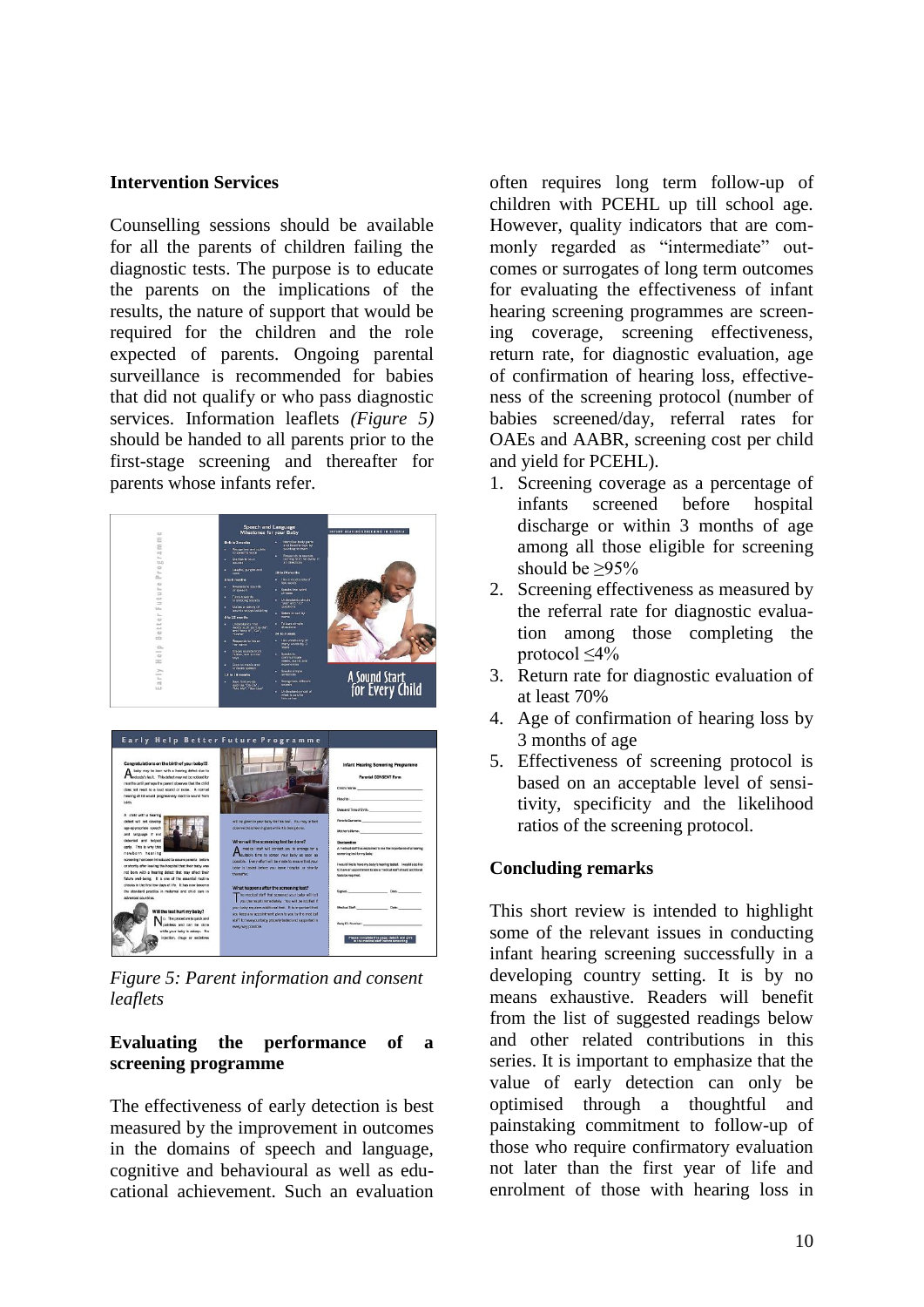appropriate family-oriented rehabilitation programme. The choice of assistive hearing devices and communication modalities must be carefully evaluated after consultation with the family and relevant professionals. The detection of hearing loss marks the beginning of a lifetime journey for the affected children and their families. All care givers and service providers must bring their experiences to bear in supporting the families on this essential and irreversible journey as much as lies within their powers.

### **Bibliography/Suggested Readings**

- 1. World Health Organisation. Neonatal and infant hearing screening. Current issues and guiding principles for action. Outcome of a WHO informal consultation held at WHO headquarters, Geneva, Switzerland, 9-10 November, 2009. Geneva; WHO. 2010.
- 2. Olusanya BO. Highlights of the new WHO Report on Newborn and Infant Hearing Screening and implications for developing countries. *Int J Pediatr Otorhinolaryngol* 2011;75:745-8
- 3. Joint Committee on Infant Hearing (JCIH). Year 2007 Position Statement: Principles and guidelines for early hearing detection and intervention programs. *Pediatrics* 2007;120:898-21
- 4. Joint Committee on Infant Hearing (JCIH). Joint Committee on Infant Hearing Year 2000 Position Statement: Principles and guidelines for early hearing detection and intervention programs. *Pediatrics* 2000;106:798- 817
- 5. Olusanya BO, Newton VE. Global burden of childhood hearing impairment and disease control priorities for developing countries. *Lancet* 2007;369: 1314-7
- 6. Olusanya BO, Ruben RJ, Parving A. Reducing the burden of communication disorders in the developing world: an opportunity for the millennium development project. *JAMA*. 2006;296(4): 441-4
- 7. Olusanya BO. Screening and Surveillance: In Newton VE, Alberti PA & Smith AW (Eds.), Prevention of hearing loss. Hauppauge, NY: Nova Publishers, 2012. Chapter IX, pp. 199-223
- 8. Olusanya BO, Emokpae A, Renner JK, Wirz SL. Costs and performance of early hearing detection programmes in Lagos, Nigeria. *Trans R Soc Trop Med Hyg* 2009;103:179-86
- 9. Olusanya BO. Neonatal hearing screening and intervention in resourcelimited settings: an overview. *Arch Dis Child* 2012;97: 654-9
- 10. Olusanya BO, Bamigboye BA, Somefun AO. The burden and management of infants with life-long and irreversible hearing impairment in Nigeria. *Nig J Med* 2011;20(3):310-21
- 11. Olusanya BO. Making targeted screening for infant hearing loss an effective option in low-income countries. *Int J Pediatr Otorhinolaryngol*. 2011;75(3):316-21
- 12. Olusanya BO, Bamigboye BA. Is discordance in TEOAE and AABR outcomes predictable in newborns? Int *J Pediatr Otorhinolaryngol.* 2010;74 (11):1303-9
- 13. Olusanya BO. Ambient noise levels and infant hearing screening programs in developing countries: an observational report. *Int J Audiol* 2010;49:535- 41
- 14. Olusanya BO, Ebuehi OM, Somefun AO. Universal infant hearing screening programme in a community with predominant non-hospital births: a three-year experience. *J Epidemiol Community Health* 2009; 63(6):481-7
- 15. Olusanya BO, Somefun AO, Swanepoel de W. The need for standar-